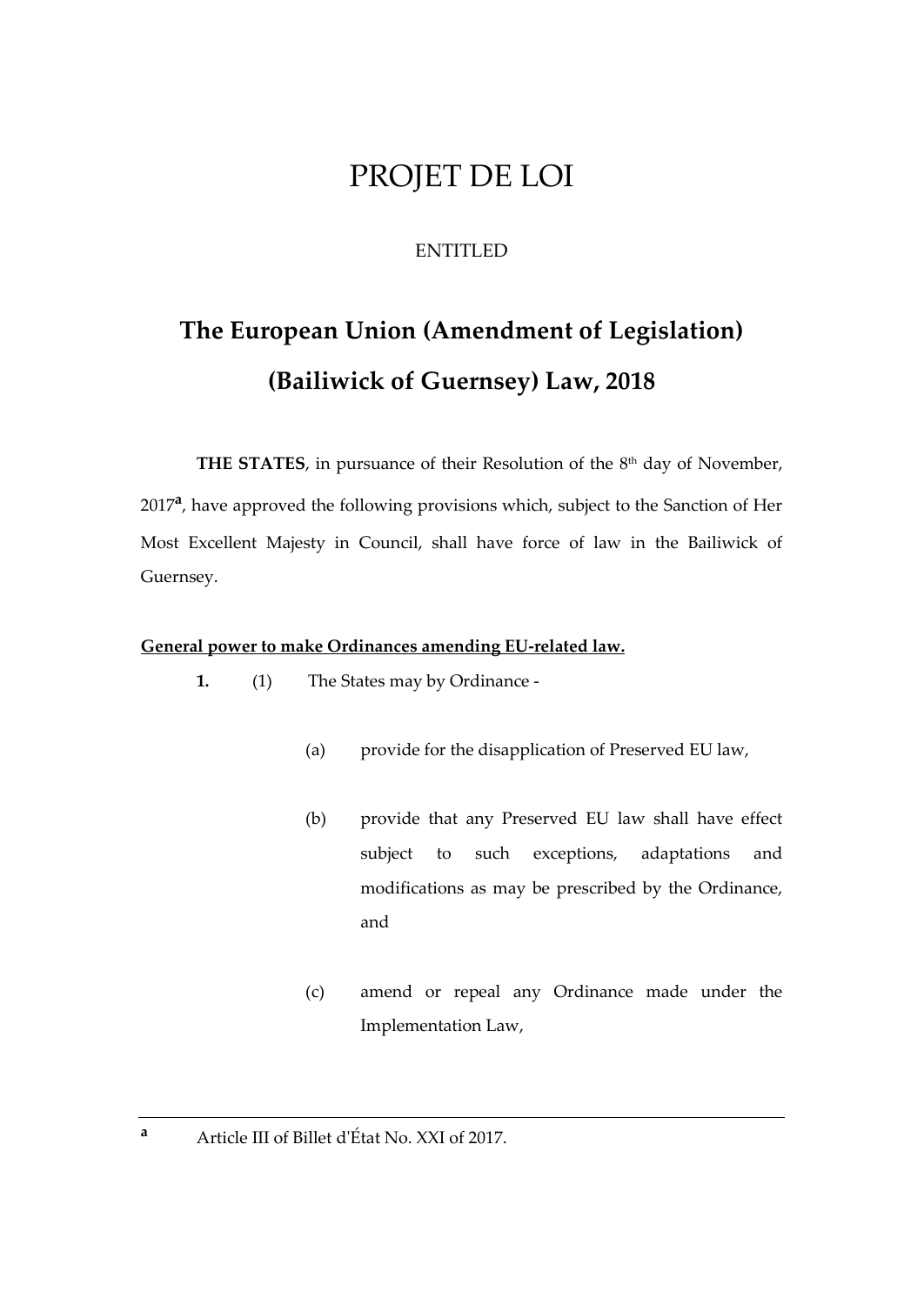for any purpose.

(2) The powers conferred by subsection (1) are in addition to, and not in derogation from, the powers conferred by the Implementation Law.

(3) For the avoidance of doubt, subsection (1) does not displace the presumption that a statutory power to –

- (a) prescribe exceptions, adaptations or modifications in respect of, or
- (b) amend,

an enactment does not include power to prescribe exceptions, adaptations or modifications, or make amendments, that are outwith the scope of that enactment.

#### **Examples of specific matters for which Ordinances may make provision.**

**2.** An Ordinance under section 1 may, without limitation and by way of example, make provision in relation to the following matters -

- (a) customs and trade,
- (b) financial services,
- (c) transport,
- (d) energy,
- (e) agriculture and horticulture, and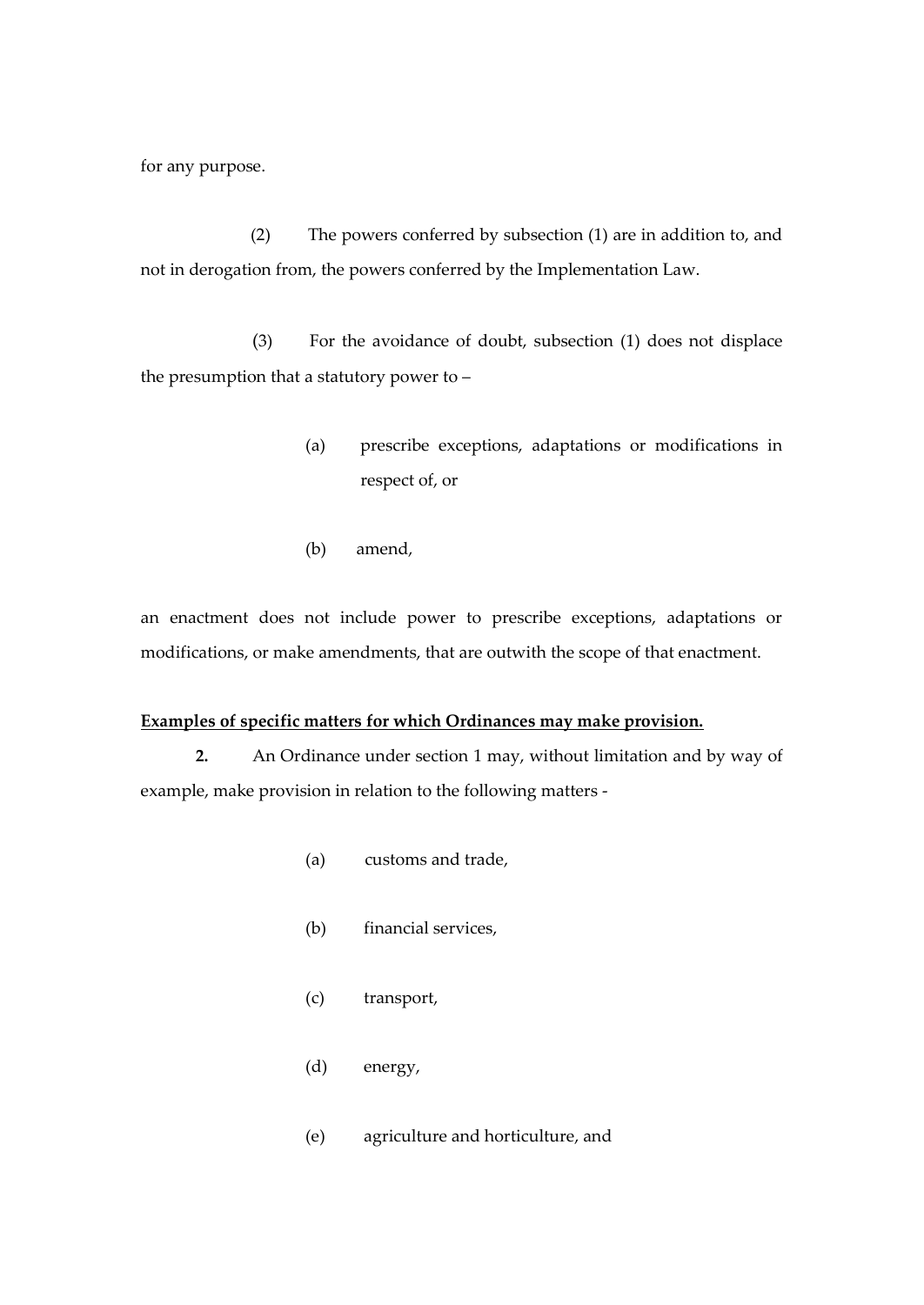(f) fisheries.

#### **General provisions as to Ordinances.**

- **3.** (1) An Ordinance under this Law
	- (a) may be amended or repealed by a subsequent Ordinance hereunder,
	- (b) may contain such consequential, incidental, supplementary, transitional, savings and other ancillary provisions as may appear to be necessary or expedient, including (without limitation) -
		- (i) provision as to the creation and punishment of offences in respect of contraventions of the Ordinance and as to the creation of new duties, obligations, liabilities, remedies, penalties, sanctions and other consequences (but subject to the provisions of subsection (2)),
		- (ii) provision amending, or applying exceptions, adaptations and modifications to, any of the provisions of this Law or any other enactment,
		- (iii) provision repealing, replacing, amending, extending, adapting, modifying or disapplying any rule of customary or common law.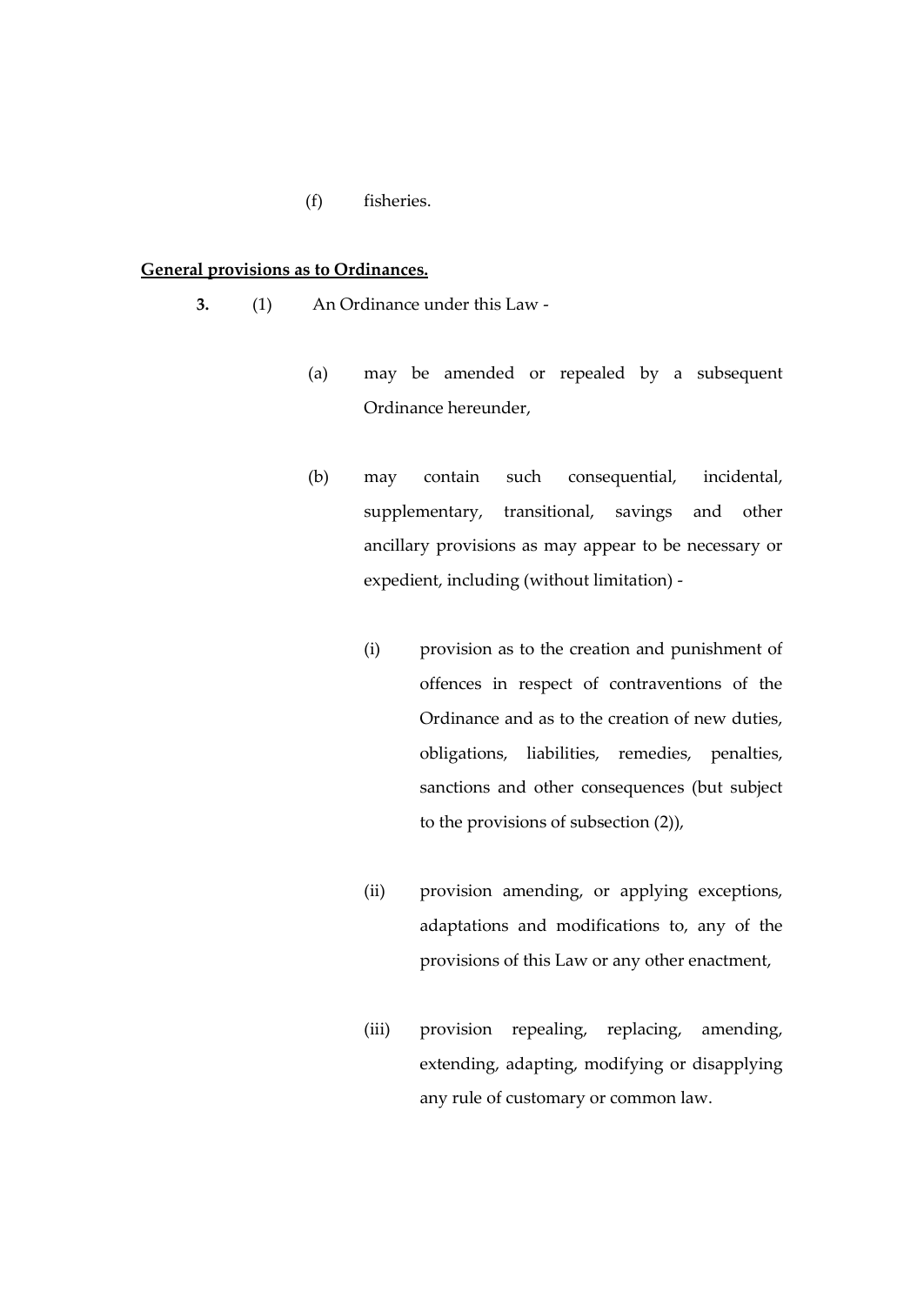- (a) to provide for offences to be triable only on indictment,
- (b) to authorise the imposition, on summary conviction of an offence, of a term of imprisonment or a fine exceeding the limits of jurisdiction for the time being imposed on the Magistrate's Court by section 9 of the Magistrate's Court (Guernsey) Law, 2008**<sup>b</sup>** , or
- (c) to authorise the imposition, on conviction on indictment of any offence, of a term of imprisonment exceeding two years.
- (3) Any power conferred by this Law to make an Ordinance may be exercised -
	- (a) in relation to all cases to which the power extends, or in relation to all those cases subject to specified exceptions, or in relation to any specified cases or classes of cases, and
	- (b) so as to make, as respects the cases in relation to which it is exercised -

**b** Order in Council No. XVIII of 2009; amended by Ordinance No. XXII of 2009; No. IX of 2016.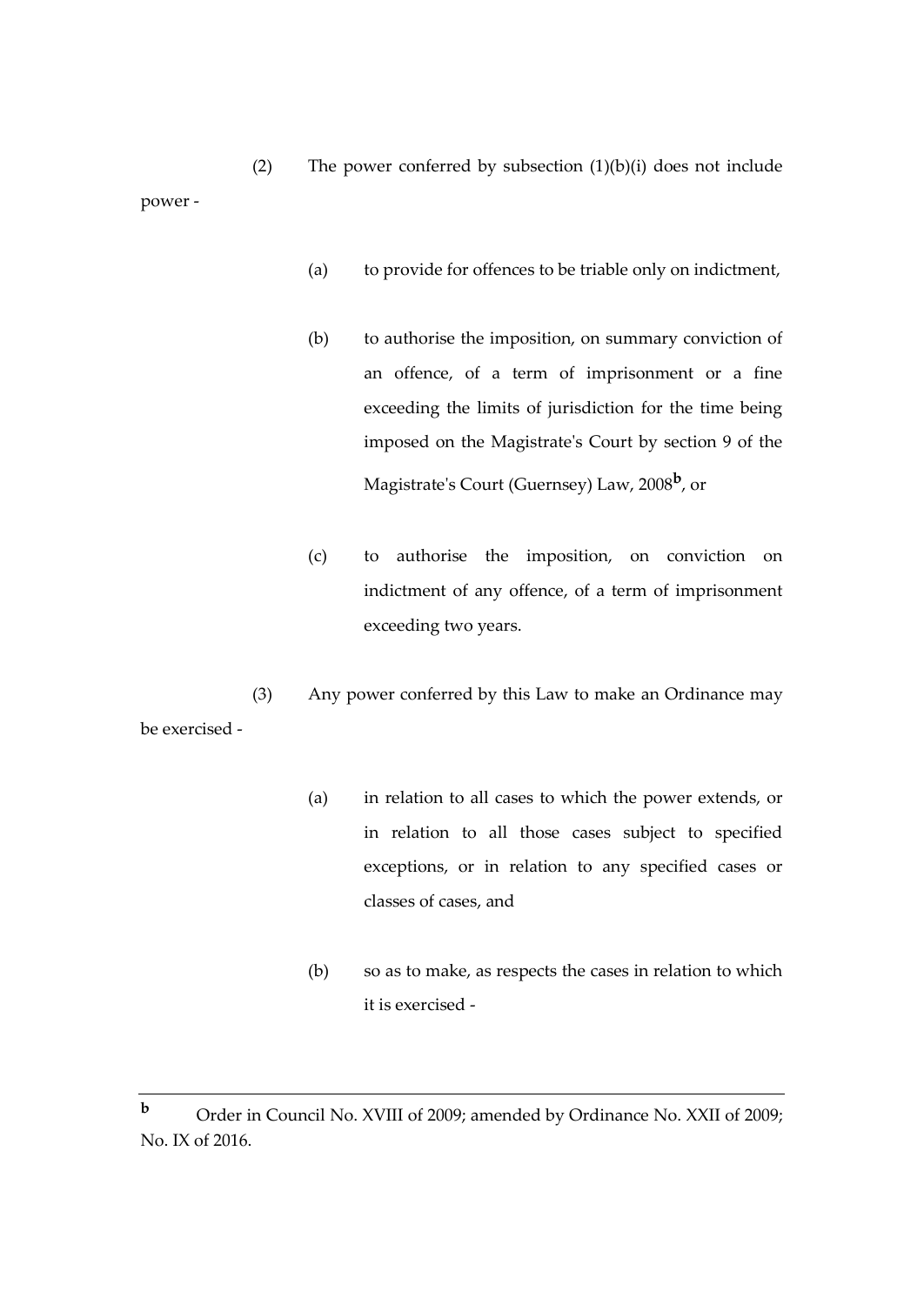- (i) the full provision to which the power extends, or any lesser provision (whether by way of exception or otherwise),
- (ii) the same provision for all cases, or different provision for different cases or classes of cases, or different provision for the same case or class of case for different purposes,
- (iii) any such provision either unconditionally or subject to any prescribed conditions.

(4) Without prejudice to the generality of the foregoing provisions of this Law, an Ordinance under this Law -

- (a) may empower any committee of the States of Guernsey, the States of Alderney or the Chief Pleas of Sark, and any other body (including, without limitation, the Royal Court and any other court of the Bailiwick), to make or issue orders, rules, regulations, codes or guidance, for the purposes of this Law or any Ordinance or regulations made under it,
- (b) may provide that no liability shall be incurred by any specified person or body in respect of anything done or omitted to be done in the discharge or purported discharge of any of their functions under the Ordinance unless the thing is done or omitted to be done in bad faith (but may not prevent an award of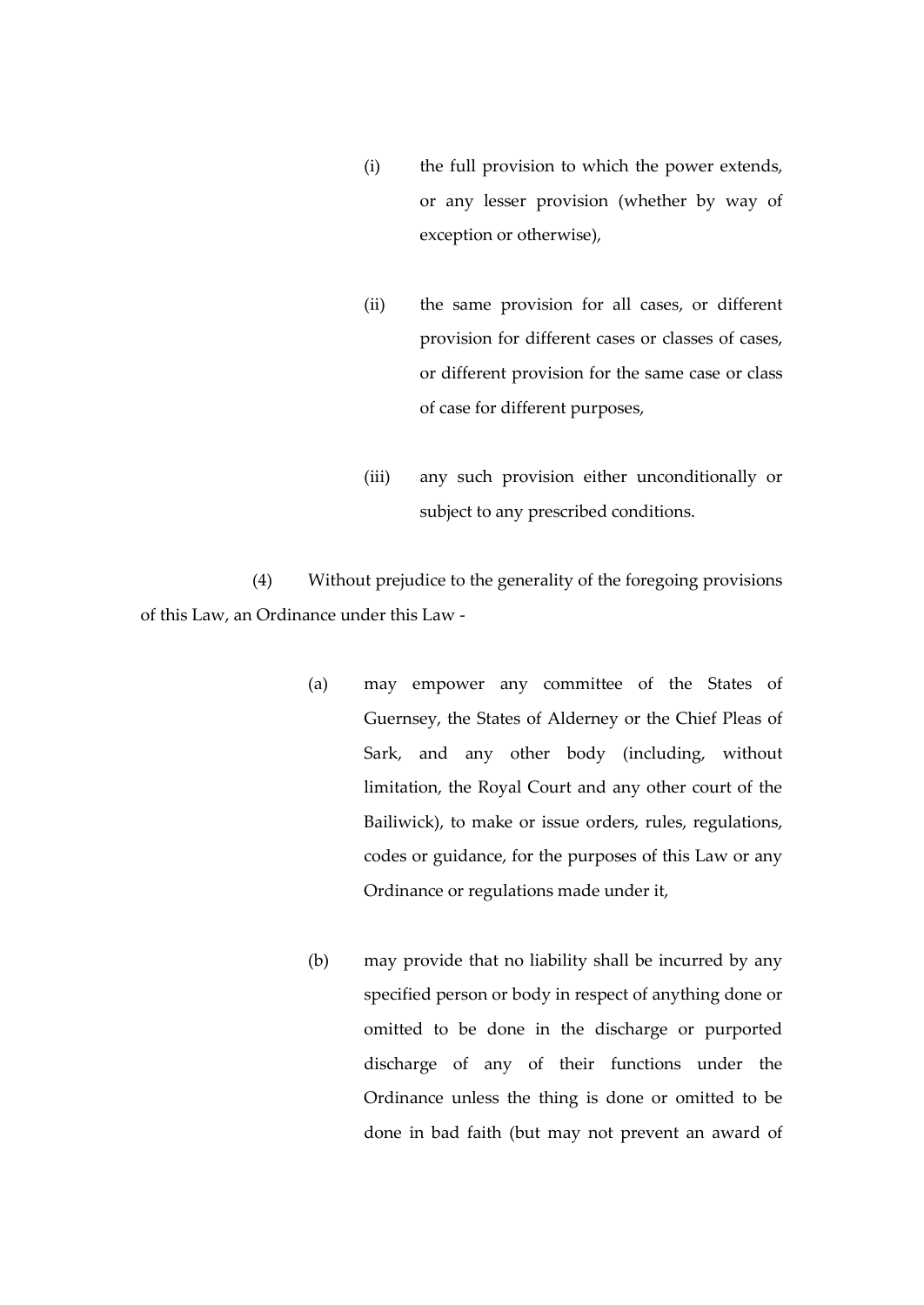damages in respect of an act or omission on the ground that it was unlawful as a result of section 6(1) of the Human Rights (Bailiwick of Guernsey) Law, 2000**<sup>c</sup>** ),

- (c) may make provision for the purpose of dealing with matters arising out of or related to any EU provision or Preserved EU law,
- (d) may direct that any EU provision, Preserved EU law or any enactment shall extend to or otherwise have effect in the part of the Bailiwick to which the Ordinance applies with such exceptions, adaptations and modifications as may be specified in the Ordinance,
- (e) without prejudice to the provisions of paragraph (d), may make provision by reference to, and may adopt or incorporate (by reference, annexation or otherwise), any provision, law or enactment described in paragraph (d), which provision shall (subject to any exceptions, adaptations and modifications specified in the Ordinance) thereupon have the same force and effect as an Ordinance under this Law,
- (f) may make provision under the powers conferred by this Law notwithstanding the provisions of any

**<sup>c</sup>** Order in Council No. XIV of 2000; amended by Order in Council No. I of 2005; Ordinance No. XXXVII of 2001; No. XXXIII of 2003; No. XX of 2015; No. IX of 2016; G.S.I. No. 27 of 2006.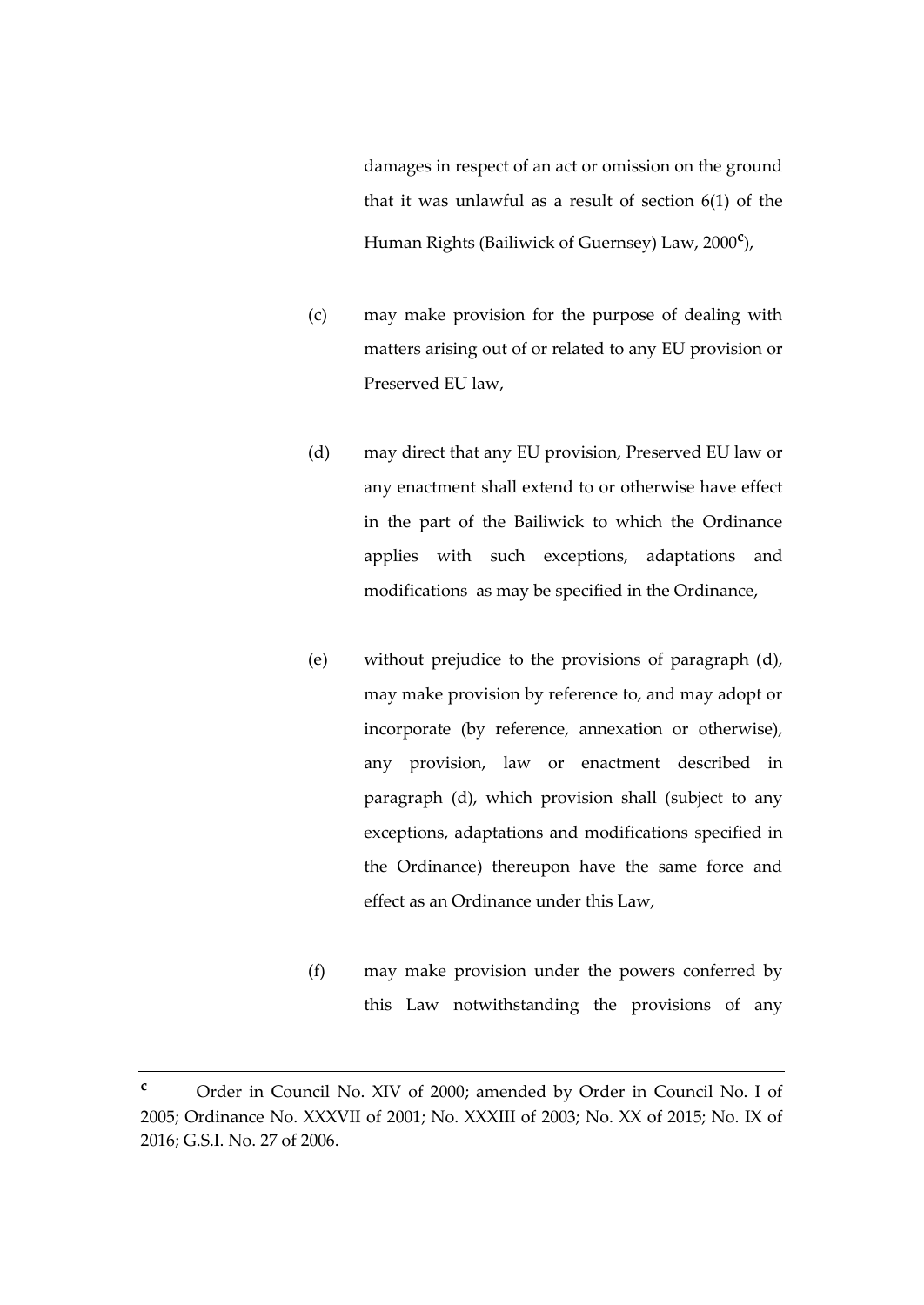enactment for the time being in force,

- (g) may, in the case of an Ordinance of the States of Deliberation, specify penalties, in relation to offences tried before the Court of Alderney or the Court of the Seneschal, exceeding the limits of jurisdiction for the time being imposed on those courts by section 13 of the Government of Alderney Law, 2004**<sup>d</sup>** or, as the case may be, section 11 of the Reform (Sark) Law, 2008**<sup>e</sup>** ,
- (h) where it is an Ordinance of the States of Alderney or the Chief Pleas of Sark, may not specify a penalty in respect of an offence triable summarily or on indictment which exceeds the maximum penalty specified by Ordinance of the States of Deliberation in respect of that offence when tried summarily or, as the case may be, on indictment or the limits of jurisdiction for the time being imposed upon the Court of Alderney by section 13 of the Government of Alderney Law, 2004 or, as the case may be, the Court of the Seneschal by section 11 of the Reform (Sark) Law, 2008, whichever is greater, and

**<sup>d</sup>** Order in Council No. III of 2005; amended by No. XXII of 2010; No. XI of 2012; No. V of 2014; Alderney Ordinance No. IX of 2016.

**<sup>e</sup>** Order in Council No. V of 2008; amended by Nos. VI and XXVII of 2008; No. XIV of 2010; No. XII of 2011; No. XI of 2014; No. IX of 2016; No. II of 2018; Sark Ordinance No. II and VI of 2015; No. XI of 2017.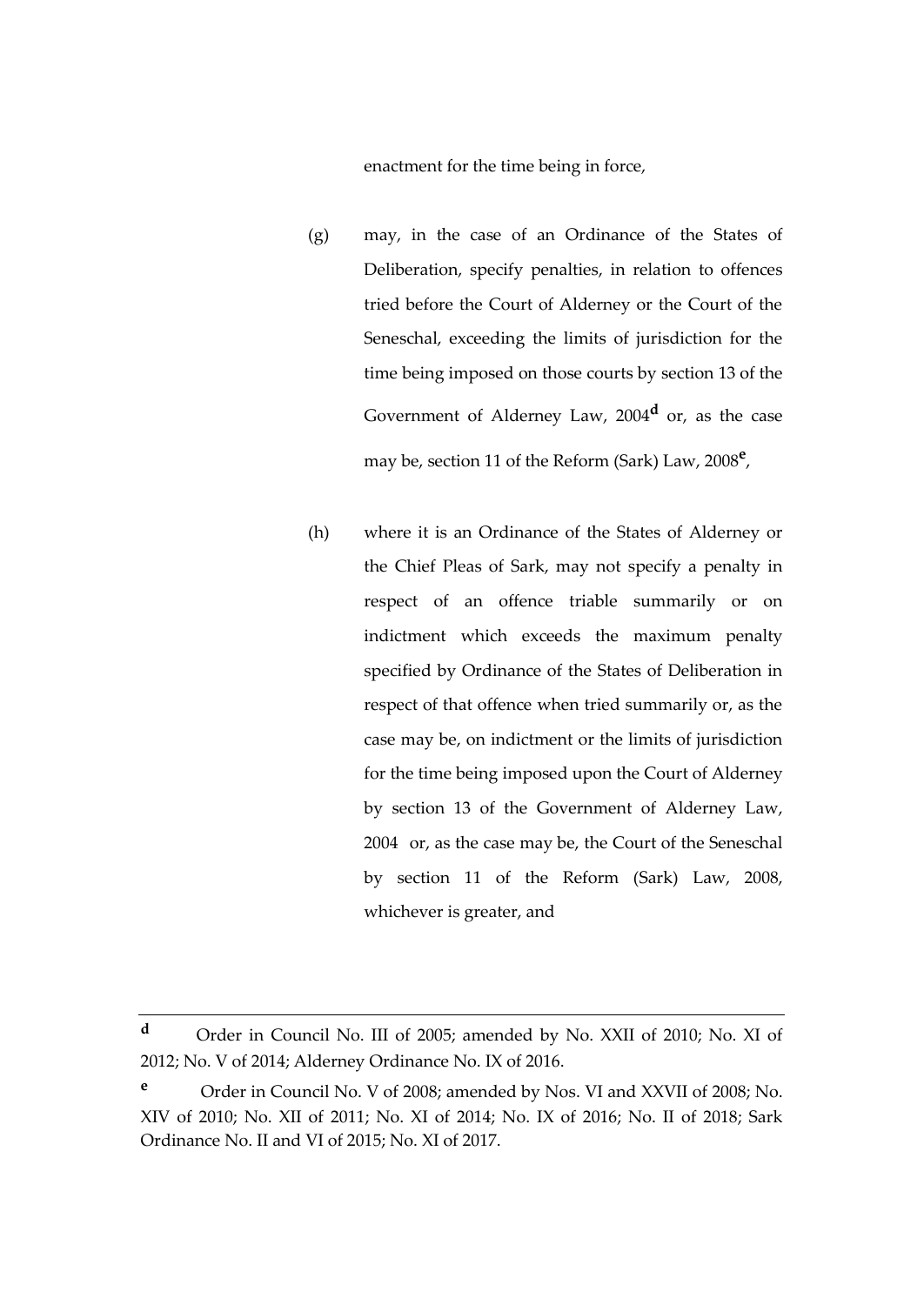(i) without prejudice to the generality of the foregoing, may make any such provision of any such extent as might be made by Projet de Loi other than any provision which imposes or increases taxation or which takes effect from a date earlier than that of the making of the Ordinance.

(5) For the purposes of paragraphs (d) and (e) of subsection (4) only, "**enactment**" includes an Act of Parliament and an Order in Council.

(6) Before a committee of the States of Guernsey recommends that the States of Deliberation agrees to make an Ordinance under this Law having effect in Alderney or Sark, the committee must consult –

- (a) in the case of an Ordinance having effect in Alderney, the Policy & Finance Committee of the States of Alderney, and
- (b) in the case of an Ordinance having effect in Sark, the Policy and Performance Committee of the Chief Pleas of Sark,

in relation to the terms of the proposed Ordinance; but a failure to comply with this subsection does not invalidate any Ordinance made under this Law.

(7) An Ordinance made under this Law by the States of Deliberation applying in Alderney or Sark ceases to have effect -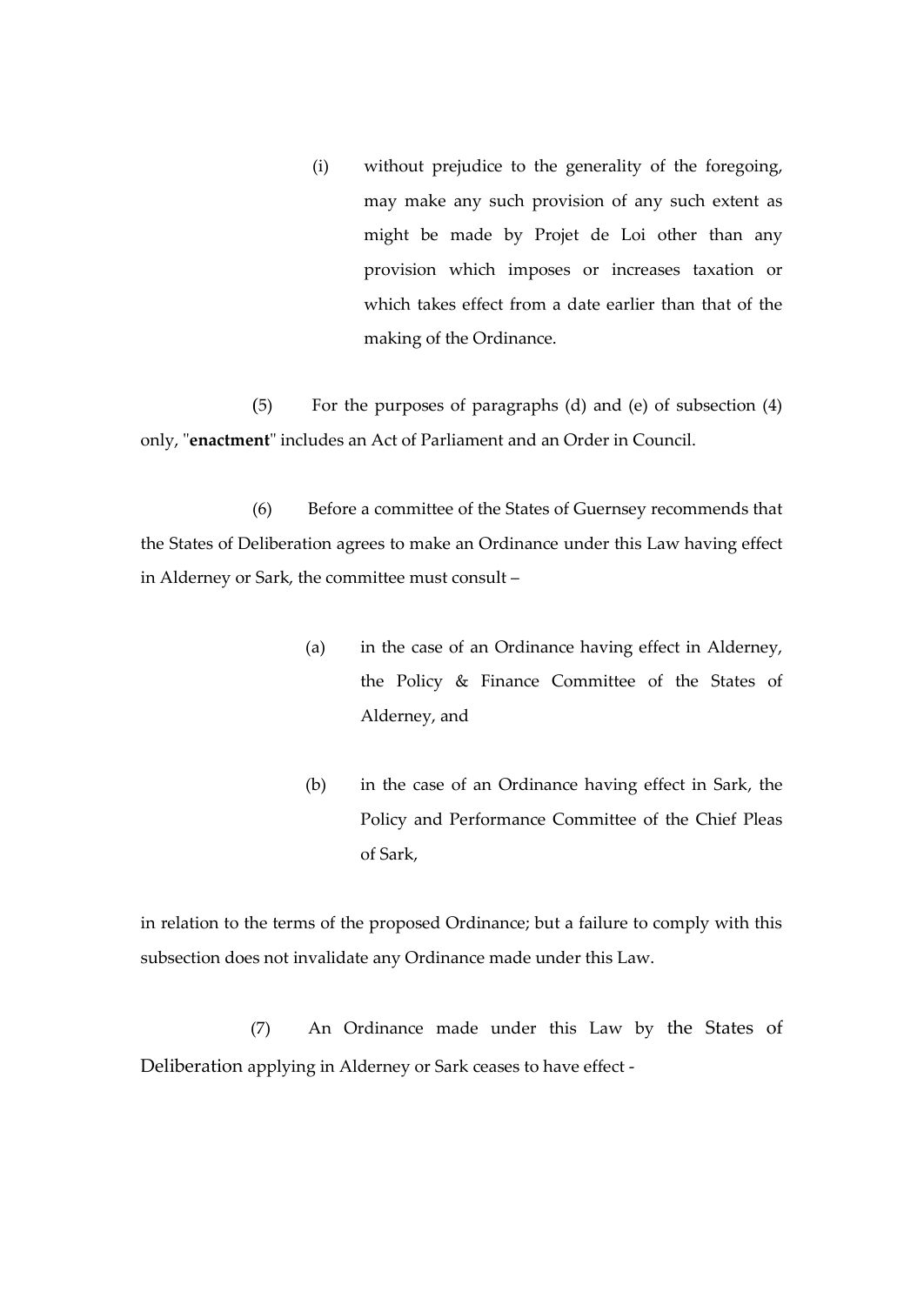- (a) in Alderney if, within the period of four months immediately following the approval date, the States of Alderney resolve to disapprove its application to Alderney, and
- (b) in Sark if, at the first or second meeting of the Chief Pleas of Sark following the approval date, the Chief Pleas resolve to disapprove its application to Sark.

(8) If the States of Alderney or the Chief Pleas of Sark resolve to disapprove the application of an Ordinance in accordance with subsection (7), the Ordinance ceases to have effect in Alderney or (as the case may be) Sark, but without prejudice to -

- (a) anything done under the Ordinance in Alderney or (as the case may be) Sark, or
- (b) the making of a new Ordinance having effect in Alderney or (as the case may be) Sark.

(9) In subsection (7), "**approval date**", in relation to an Ordinance, means the date of its approval by the States of Deliberation.

#### **Interpretation.**

**4.** (1) In this Law, unless the context otherwise requires -

"**the Bailiwick**" means the Bailiwick of Guernsey,

"**committee**" of the States of Guernsey, States of Alderney or Chief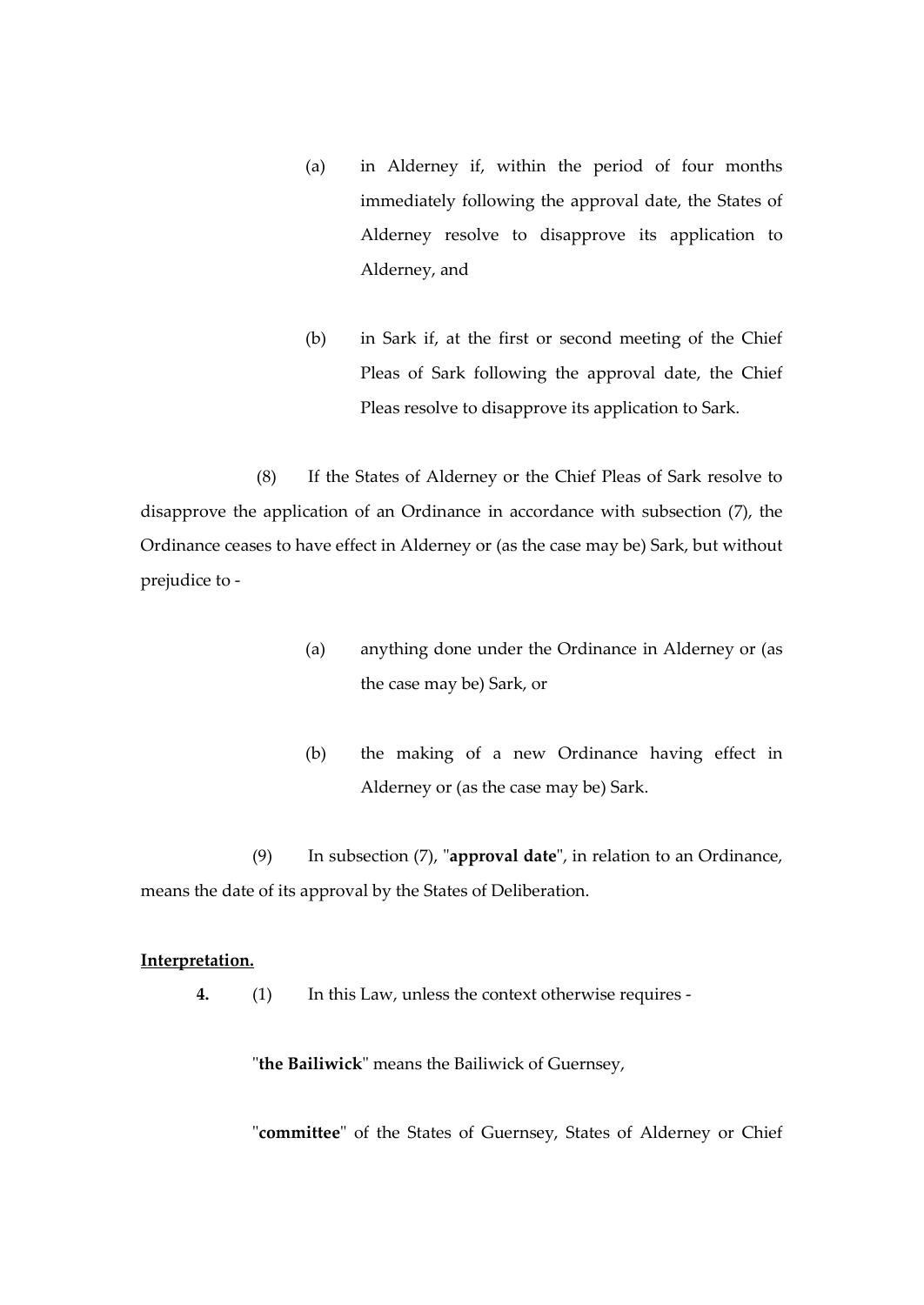Pleas of Sark means any committee, council, department, authority, board or like body thereof, however called,

"**enactment**" means any Law, Ordinance or subordinate legislation,

"**EU provision**" has the meaning given in the European Union (Brexit) (Bailiwick of Guernsey) Law, 2018**<sup>f</sup>** ,

**"the Implementation Law**" means the European Communities (Implementation) (Bailiwick of Guernsey) Law, 1994**<sup>g</sup>** ,

"**Preserved EU law**" has the meaning given in the European Union (Brexit) (Bailiwick of Guernsey) Law, 2018,

## "**the States**" means -

- (a) in relation to an Ordinance having effect in Alderney only, the States of Alderney,
- (b) in relation to an Ordinance having effect in Sark only, the Chief Pleas of Sark, and
- (c) in any other case, the States of Deliberation, and

**<sup>g</sup>** Ordres en Conseil Vol. XXXV (1), p. 65; amended by Order in Council No. \* of 2018.

**<sup>f</sup>** Order in Council No. \* of 2018.